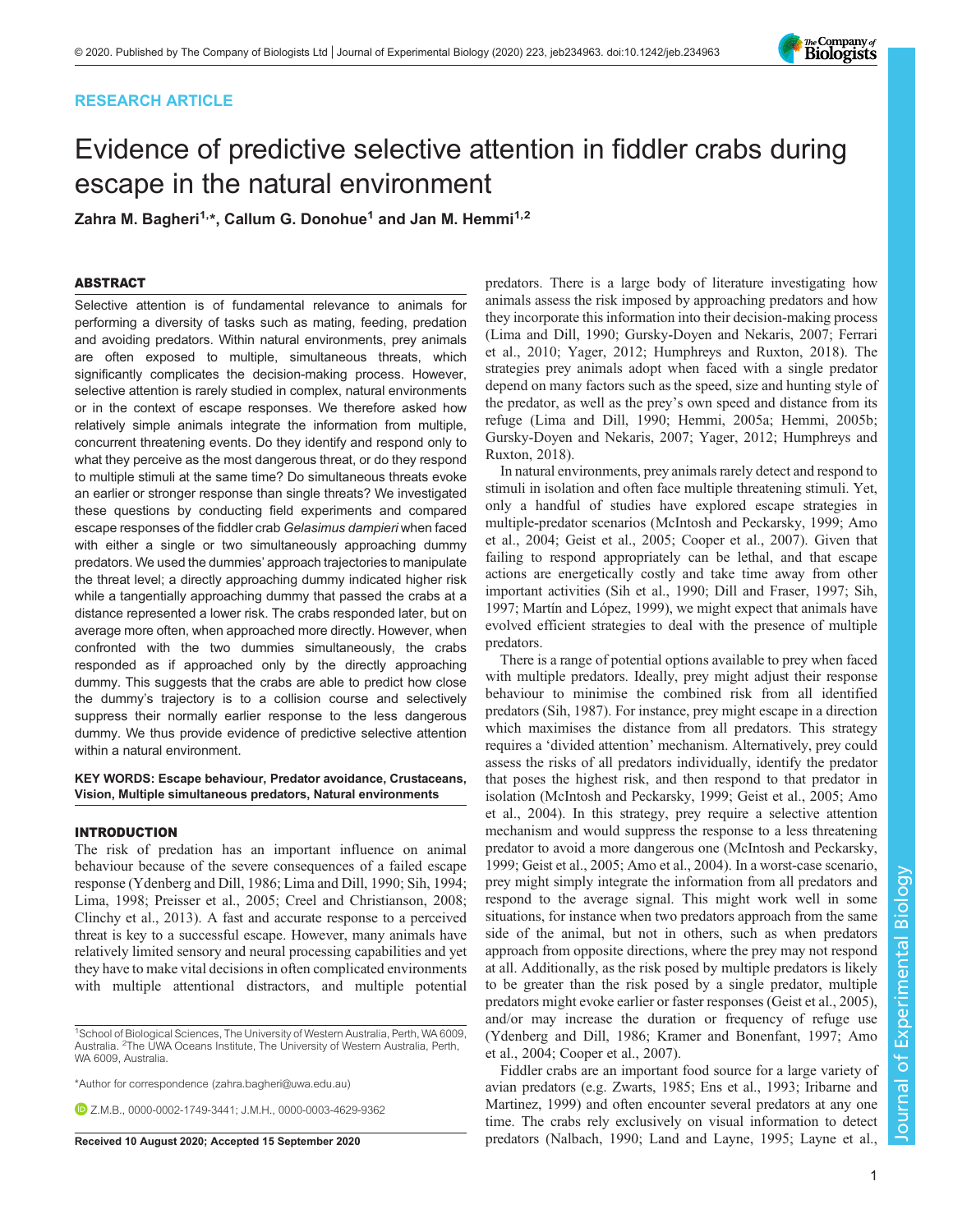<span id="page-1-0"></span>[1997](#page-7-0); [Layne, 1998\)](#page-7-0) and they typically respond to predators by running to their burrow entrance, before descending underground if the threat persists [\(Nalbach, 1990;](#page-8-0) [Land and Layne, 1995](#page-7-0); [Jennions](#page-7-0) [et al., 2003; Hugie, 2004\)](#page-7-0).

Fiddler crabs are an excellent study system to investigate the role of visual attention in escape behaviour and examine how an animal with limited sensory capabilities responds to the complex task of responding optimally to multiple predators. Much is known about their visual system in terms of ocular anatomy, and its spatial and temporal resolution, providing essential information for the interpretation of crab behaviour. As a result, the impact of their well understood visual limitations on escape decisions has been extensively incorporated into studies focused on reactions to a single threat [\(Land and Layne, 1995;](#page-7-0) [Zeil and Al-Mutairi, 1996](#page-8-0); [Hemmi,](#page-7-0) [2005a](#page-7-0); [Hemmi, 2005b; Hemmi and Pfeil, 2010](#page-7-0); [Smolka et al.,](#page-8-0) [2011](#page-8-0); [Smolka et al., 2013](#page-8-0)). Because of their small size and the design of their eyes, fiddler crabs cannot resolve much spatial detail and identify the shape of predators at low resolution ([Land and](#page-7-0) [Layne, 1995;](#page-7-0) [Zeil and Al-Mutairi, 1996](#page-8-0); [Smolka and Hemmi, 2009](#page-8-0); [Bagheri et al., 2020](#page-7-0)). For instance, compared with the human eye, which can achieve up to 60 cycles  $\text{deg}^{-1}$  [\(Campbell and Green,](#page-7-0) [1965](#page-7-0)), the fiddler crab compound eye has a maximum resolving power of only  $\sim$ 2 cycles deg<sup>-1</sup> in the acute zone ([Bagheri et al.,](#page-7-0) [2020](#page-7-0)). Consequently, crabs treat all moving stimuli above the horizon as potential threats [\(Land and Layne, 1995; Layne et al.,](#page-7-0) [1997](#page-7-0)) and even simple dummy predators can provoke reliable antipredator responses similar to those evoked by natural predators (e.g. [Nalbach, 1990](#page-8-0); [Land and Layne, 1995](#page-7-0); [Layne, 1998; Hemmi,](#page-7-0) [2005a](#page-7-0); [Smolka et al., 2011\)](#page-8-0).

Previous studies have shown that these crabs use visual cues such as retinal speed, angular size and elevation above the horizon to evaluate risk ([Hemmi, 2005a; Hemmi, 2005b](#page-7-0); [Hemmi and](#page-7-0) [Pfeil, 2010](#page-7-0)). Because of their reliance on retinal motion speed to trigger an escape run, crabs respond more often, but later, to directly approaching dummies, compared with those that approach tangentially ([Hemmi, 2005a](#page-7-0)). This counter-intuitive result can be explained by the lack of depth perception and the importance of retinal motion in the escape decision ([Hemmi, 2005b](#page-7-0); [Hemmi and](#page-7-0) [Pfeil, 2010\)](#page-7-0). Directly approaching dummies present less of a threat early on as their retinal image moves less, but they eventually come closer and elicit responses more reliably.

In contrast to the body of work on crab responses to single predators, the way in which fiddler crabs assess predation risk in the presence of multiple visual threats, what escape strategies are then elicited and therefore the role of attention is essentially unknown. We therefore aimed to investigate how fiddler crabs integrate their responses to simultaneous predatory threats under naturalistic conditions in the field. We measured the crabs' responses to two different dummy predators moving on two different approach trajectories: (1) a directly approaching, high risk, predator and (2) a tangentially approaching, lower risk, predator. By comparing the crabs' responses to predators approaching individually or simultaneously, we were able to show that crabs suppress the normally earlier responses to the lower risk predator and selectively respond to the higher risk predator which normally elicits later responses.

# MATERIALS AND METHODS

#### Study species

Experiments were conducted in August 2017 on the intertidal mudflats near Learmonth (22°18S, 114°9E), south of Exmouth, Western Australia. We confronted fiddler crabs of the species

Gelasimus dampieri (Crane 1975) (formerly Uca dampieri) with either a single or two simultaneously approaching dummy predators while they foraged near their burrows in a natural social and physical environment. The crabs live in dense colonies and each crab occupies its own burrow, which it escapes towards in case of danger ([Nalbach, 1990](#page-8-0); [Land and Layne, 1995; Jennions et al.,](#page-7-0) [2003; Hugie, 2004;](#page-7-0) [Zeil and Hemmi, 2006\)](#page-8-0). Experiments were conducted by UWA AEC approved methods (UWA AEC project number RA/3/100/1515).

# Experimental setup and procedure

Dummy predators were moved along the mudflat on two tracks made from thin, transparent, monofilament fishing line, wrapped around two posts (Fig. 1). Dummy predators were black plastic balls (e.g. [Hemmi and Tomsic, 2015\)](#page-7-0) with a diameter of 3 cm. A nonstretch polyfilament line connected each dummy to a motorised driving wheel and allowed us to move the dummies at a speed of  $47.9 \pm 7.8$  cm s<sup>-1</sup> (mean $\pm$ s.d.) with battery-driven electric drills. Similar dummy systems have previously been used to effectively evoke escape responses in crabs (e.g. [Hemmi, 2005a, Hemmi and](#page-7-0) [Pfeil, 2010, Hemmi and Tomsic, 2015\)](#page-7-0). Two sets of two cameras (Sony Handycam HDR-CX550VE at 25 frames s−<sup>1</sup> ) were mounted on two metal poles and positioned in two nearby locations. Each set of cameras was placed next to one of the dummy tracks (Fig. 1). The cameras were approximately 1.7 m above the mud flat and each pair of cameras monitored the activity of crabs within an area of approximately  $3-4$  m<sup>2</sup>.

The two dummy tracks were mounted at a height of approximately 20 cm above the ground and ran at approximately right angles to each other over two separate groups of crabs (group 1 and group 2; Fig. 1). For each group of crabs, the two tracks represented two different approach trajectories: direct and



Fig. 1. Experimental setup. A top view of a typical setup showing the field of view of four cameras, dummy tracks, crab burrows, the dummies and the location of the observer. During a run, the dummies moved to the end of the track, where they turned around to go back to the starting position. We tested the responses of the crabs to single versus paired predators by running either a single dummy (in track 1 or track 2) or the two dummies simultaneously.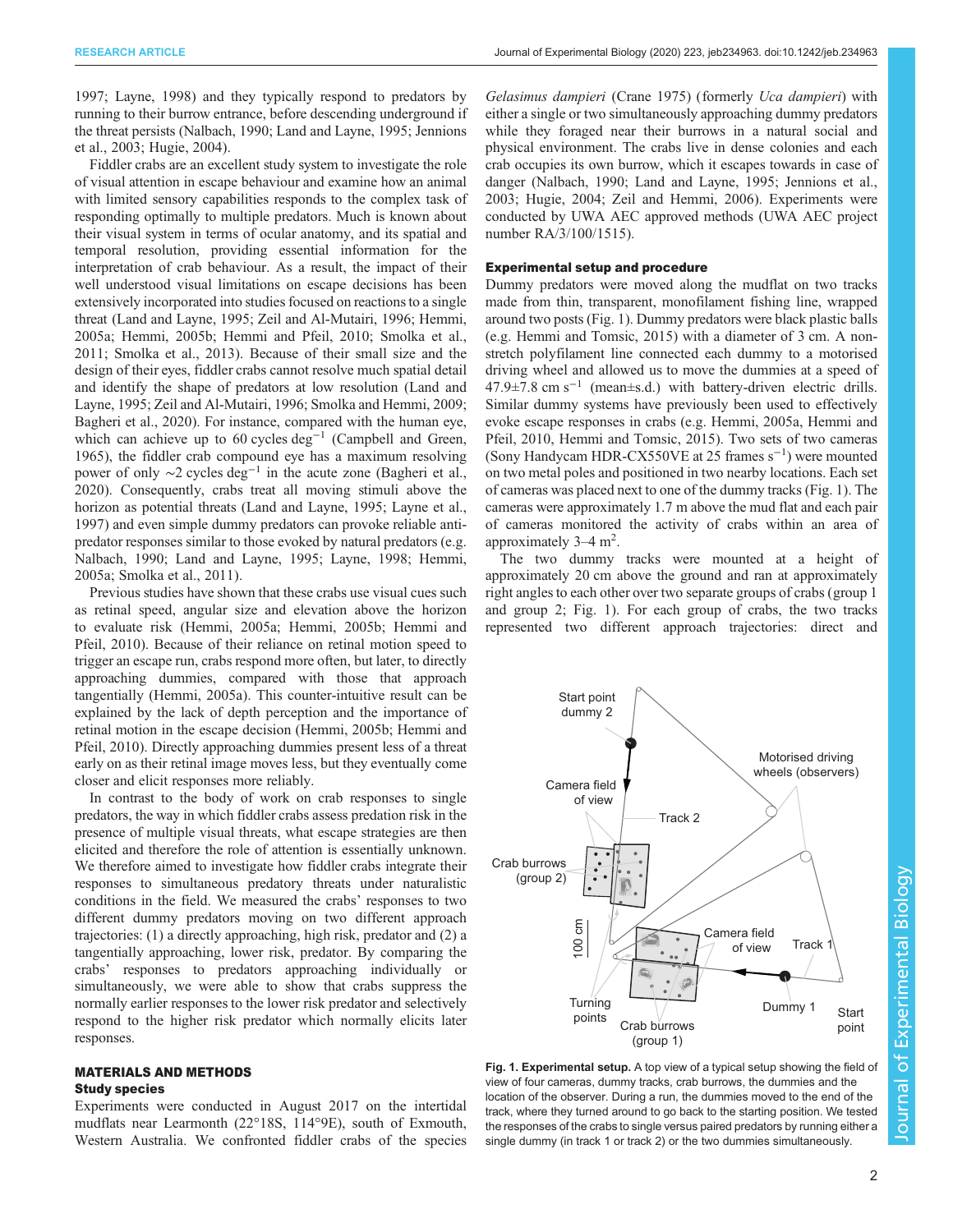<span id="page-2-0"></span>tangential. In our setup, the two dummy lines were positioned at right angles (Fig. 2B) such that dummy 1 was the 'direct' dummy for group 1 and the 'tangential' dummy for group 2 and vice versa for dummy 2 ([Fig. 1\)](#page-1-0). A directly approaching dummy more closely follows a direct collision course, whereas a tangential dummy passes the crabs at a distance (Fig. 2A). Previous research has shown that tangentially approaching dummies elicit earlier responses, but presumably because they are less dangerous, ultimately provoke fewer responses than directly approaching dummies [\(Hemmi,](#page-7-0) [2005a](#page-7-0)). In other words, a directly approaching dummy appears less threatening at the early stages of the approach, but becomes more threatening later as it comes closer. This response is irrespective of where the dummy appears in the field of view of the crabs as previous studies showed that whether the dummy approaches the crabs from the side, the front or the back has only a small effect on their response distances [\(Hemmi, 2005a\)](#page-7-0).

Once the experimental setup was completed, crabs were given at least 10 min to resume their normal foraging activities before the experiment started. The responses of the crabs to single versus





paired predators were tested by running either one dummy (on track 1 or track 2) or the two dummies simultaneously. The order of presentation followed a Latin square design, leading to an approximately balanced experimental design. During each 'run', one or two dummies approached the recording areas from a distance of 6–7 m, moved past the visual field of the two cameras mounted along their perspective tracks, before returning to its/their starting position/s [\(Fig. 1](#page-1-0)). The runs were initiated every 2–3 min. The experiment was repeated on three different days at different locations. A total of 86 crabs from six groups of crabs (between 12 and 17 crabs from each group) and three independent setups (2 groups in each setup) contributed to the data. On average, each condition was tested 3 times for each crab.

# Video analysis and response measures

Video footage was converted to AVI format, and down-sampled to 6.25 frames  $s^{-1}$  (160 ms intervals) using ffmpeg [\(ffmpeg.org\)](http://ffmpeg.org/) and temporally synchronised between the cameras. The Matlab (R2018a, MathWorks®) camera calibration toolbox ([http://www.](http://www.vision.caltech.edu/bouguetj/calib_doc/) [vision.caltech.edu/bouguetj/calib\\_doc/\)](http://www.vision.caltech.edu/bouguetj/calib_doc/) was used to analyse a checkerboard pattern to calibrate the videos for lens distortions and other optical parameters. With the assumption that the ground is flat, the same toolbox was also used to determine the position of the cameras relative to each other and to the ground. Custom-written Matlab software (J.M.H.) was used to analyse the videos and extract the accurate 3D position of the crabs, burrows and dummies at 160 ms intervals for the full duration of each run. For frames where the dummy was not visible in the video, dummy positions were reconstructed from the movements of two patterned wheels, which were rotated by the pulling lines. Analysing the wheels' rotation, which was visible to at least one camera for each track, allowed us to calculate the exact 3D position of the dummy relative to the crabs for the entire duration of the experiment.

Crab escape responses were scored using the same criteria as in previous studies (e.g. [Hemmi and Pfeil, 2010](#page-7-0), [Hemmi and Tomsic,](#page-7-0) [2015\)](#page-7-0). A 'run home' was scored whenever a crab was at least 5 cm away from its burrow and moved at least 3 cm towards the burrow during a 3-frame period (480 ms). The start of the run home was assumed to occur in the first frame in which the crab moved at least 1 cm during one frame interval (160 ms). The decision to run home was assumed to have occurred one frame before a run. This assumption allowed for the crab's reaction time ([Hemmi and Pfeil,](#page-7-0) [2010; Hemmi and Tomsic, 2015](#page-7-0)). Responses were only counted if they occurred while the dummy was still approaching the crab, i.e. before the dummy had passed the closest point to the crab (Fig. 2C). All crabs that left the cameras' field of view at any stage before the dummy had reached the closest point to the crab, or crabs that were involved in an interaction with other crabs (e.g. fighting), were excluded from the analyses. For each valid response, we determined the 3D crab–dummy distance, the 3D crab–track distance, and the crab–burrow distance (Fig. 2C). Previous studies have found no evidence for an effect of neighbouring crabs on the escape response in this experimental design (e.g. [Hemmi and Tomsic, 2015\)](#page-7-0).

## **Statistics**

## Cox proportional-hazards analysis

The 'run home' decisions were analysed in the context of a survival analysis using a Cox model ([Collett, 2015](#page-7-0)). The Cox proportionalhazards model allows an integrated analysis of response probability and response timing. Separating response probability and response timing would lead to a strong bias towards sensitive crabs in the analysis of response timing. Survival analysis focuses on the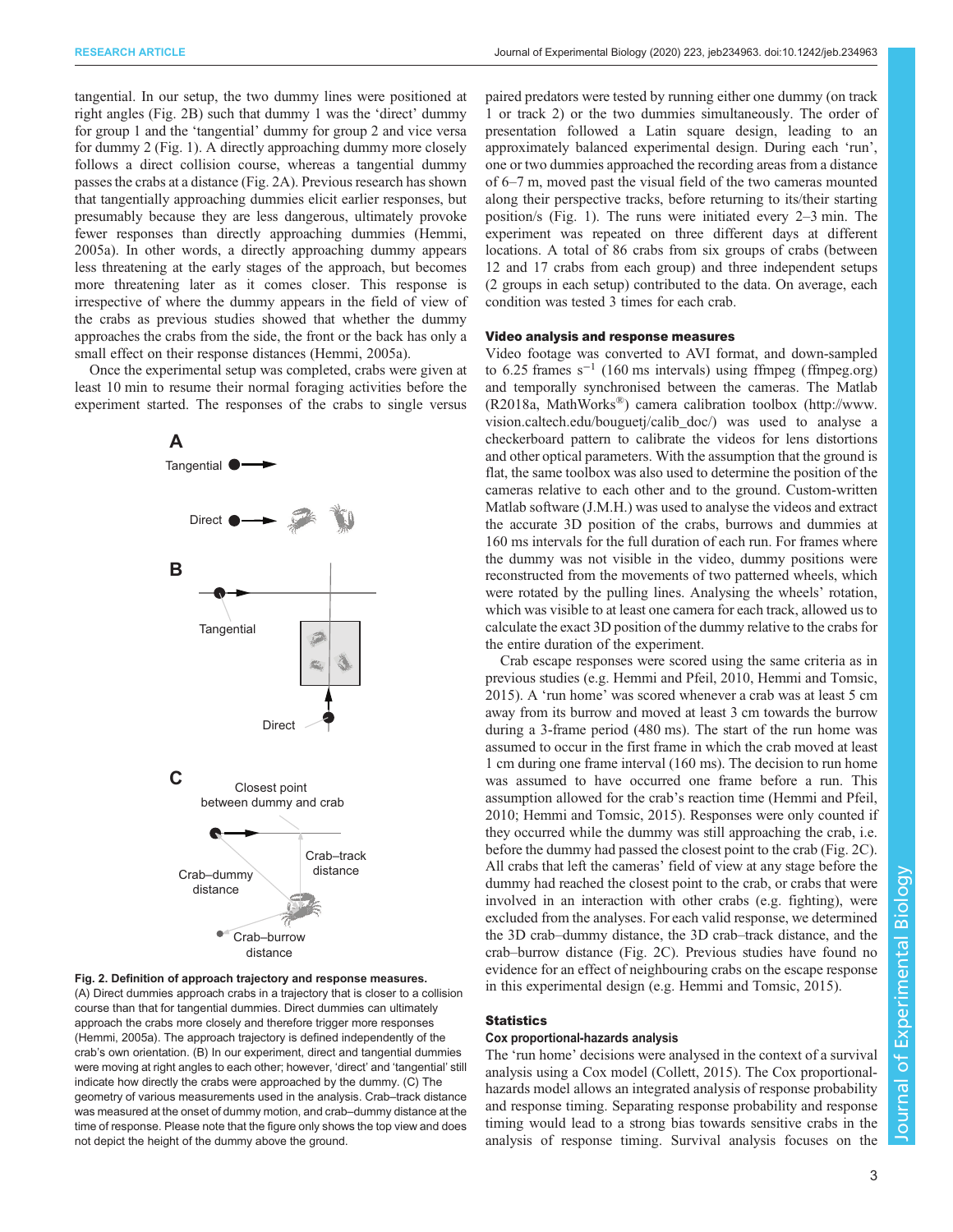cumulative response probability as a function of the dummy's distance to the crabs. As the dummy is not always on a direct collision course, there is a limit as to how closely it can approach each crab ([Fig. 2C](#page-2-0)). After reaching the closest point to a crab, the dummy always starts to move away again and is unlikely to elicit a response after that ([Hemmi, 2005a\)](#page-7-0). Consequently, individual crabs cannot meaningfully contribute to the dataset after the closest point of approach and are therefore removed from the data for calculations of response probabilities at closer crab–dummy distances. The removal point was marked by a cross on the survival curve and is known as the censor value.

Statistical analyses were performed in Matlab R2018a (MathWorks®) and statistical significance was calculated using a permutation test applied to the full Cox model [\(Collett, 2015](#page-7-0)). The experimental variable, 'dummy type', was treated as a factor with three levels: 'single direct', 'single tangential' and 'paired'. The effect of dummy type was tested by randomly permuting 5000 times across conditions (e.g. dummy type) for each individual crab – not across crabs, which accounted for the experimental and repeated measures design. Crabs were unique across cameras, setups and days. This also eliminates crab-to-crab variability from the statistical analysis. The log-likelihood estimate of the Cox model on the original un-permuted dataset was calculated and compared with the scores of the permuted datasets. Significance was calculated as the percentage of permutations that resulted in a score higher than or equal to the score calculated from the un-permuted data set. Therefore, P-values indicate the probability that the measured effect was only due to chance.

# Expected response probability to the paired dummy

When crabs are confronted with both direct and tangential dummies simultaneously, three different cases are possible. (1) Crabs only respond to the direct dummy and ignore the tangential one. In this case, the response curve for the paired runs should look the same as the response curve for the single direct dummy. (2) Crabs respond to either the direct or the tangential dummy, whichever triggers the response first. In this case, the survival curve should be positioned in between the two curves for the single dummies. The expected survival curve can be calculate based on probabilities obtained from the single dummy runs and the actual observed positions of the dummy (see below). (3) Crabs take into account both dummies in their risk assessment. In this case, we would expect a higher response probability at further distances. In other words, the survival curve should be left shifted against the expected survival curve in case 2.

In order to identify which of these scenarios most likely describes the crabs' responses to the paired dummies, we calculated the expected survival curves based on the assumption that the crabs' overall response probability  $P$  is a function of responding to either of the two dummies independently  $(P(P_d \cup P_t))$ ; case 2). This probability is given by:

$$
P(P_{d} \cup P_{t}) = P_{d} + P_{t} - P(P_{d} \cap P_{t}), \qquad (1)
$$

where  $P_d$  and  $P_t$  are the probability of response to the single direct and tangential dummy, respectively.  $P(P_d \cap P_t)$  is the probability that a crab responds to both the direct and the tangential dummy in the same run. This term needs to be subtracted from the joint probability to avoid it being counted twice [\(Fig. S1\)](https://jeb.biologists.org/lookup/doi/10.1242/jeb.234963.supplemental).

In practice, we calculated the final survival curve using the following procedure. In the paired dummy runs, we had to consider two crab–dummy distances that varied slightly through the



Fig. 3. Example calculation of the number of crabs expected to respond to the tangential dummy in the paired runs. (A) The histogram shows the distance of the crab to the tangential dummy when the crab's distance to the direct dummy was 226 cm. The 15 crabs that were between 260 and 280 cm away from the tangential dummy (dark grey bar) had an average response probability of 4% in the single tangential run (black line). (B) The number of crabs that were expected to respond to the tangential dummy at various distances to the tangential dummy. The area under the curve indicates the total number of expected responses to the tangential dummy (based on the single runs) that should have happened by the time the direct dummy approached the crab to within 226 cm. Note, this is in order to calculate the cumulative response probability as displayed in the survival curve.

experiments, depending on crab position and relative start of dummy movements. However, the distance to the directly approaching dummy  $d_d$  was always the closer distance and was used asthe baseline. In order to calculate the probability of responding to the tangential dummy, we calculated the actual crab–dummy distance to the tangential dummy  $(d_t)$  for every crab–dummy distance to the direct dummy  $(d_d)$ . Using these distances and the crabs' response probability profile to a single tangential dummy as estimated by the survival curves (see Results), we calculated the number of crabs that were expected to respond to the tangential dummy in the paired dummy runs before they respond to the direct dummy.

The histogram in Fig. 3A shows an example distribution of crab– dummy distance for the tangential dummy in the paired runs when the crabs' distance to the direct dummy was 226 cm. In this instance, there were 15 crabs that were between 260 and 280 cm from the tangential dummy (dark grey bar). Assuming the crabs' response probability to the tangential dummy is the same as that measured during the single run (Fig. 3A), 4% of crabs are expected to respond before the tangential dummy approaches to 270 cm. Therefore, we expected that  $4\frac{3}{x}$  15 crabs would respond to the tangential dummy in the paired dummy runs. Applying the same calculation to all the observed distances to the tangential dummy (for every bin in Fig. 3A) we get Fig. 3B. The area under the curve in Fig. 3B indicates the number of crabs that we expected would respond to the tangential dummy in the paired dummy runs  $N_t$  when the direct dummy was 226 cm away:

$$
N_t|_{d_d=226} = 4\% \times 15 + 4.5\% \times 11 + \cdots
$$
 (2)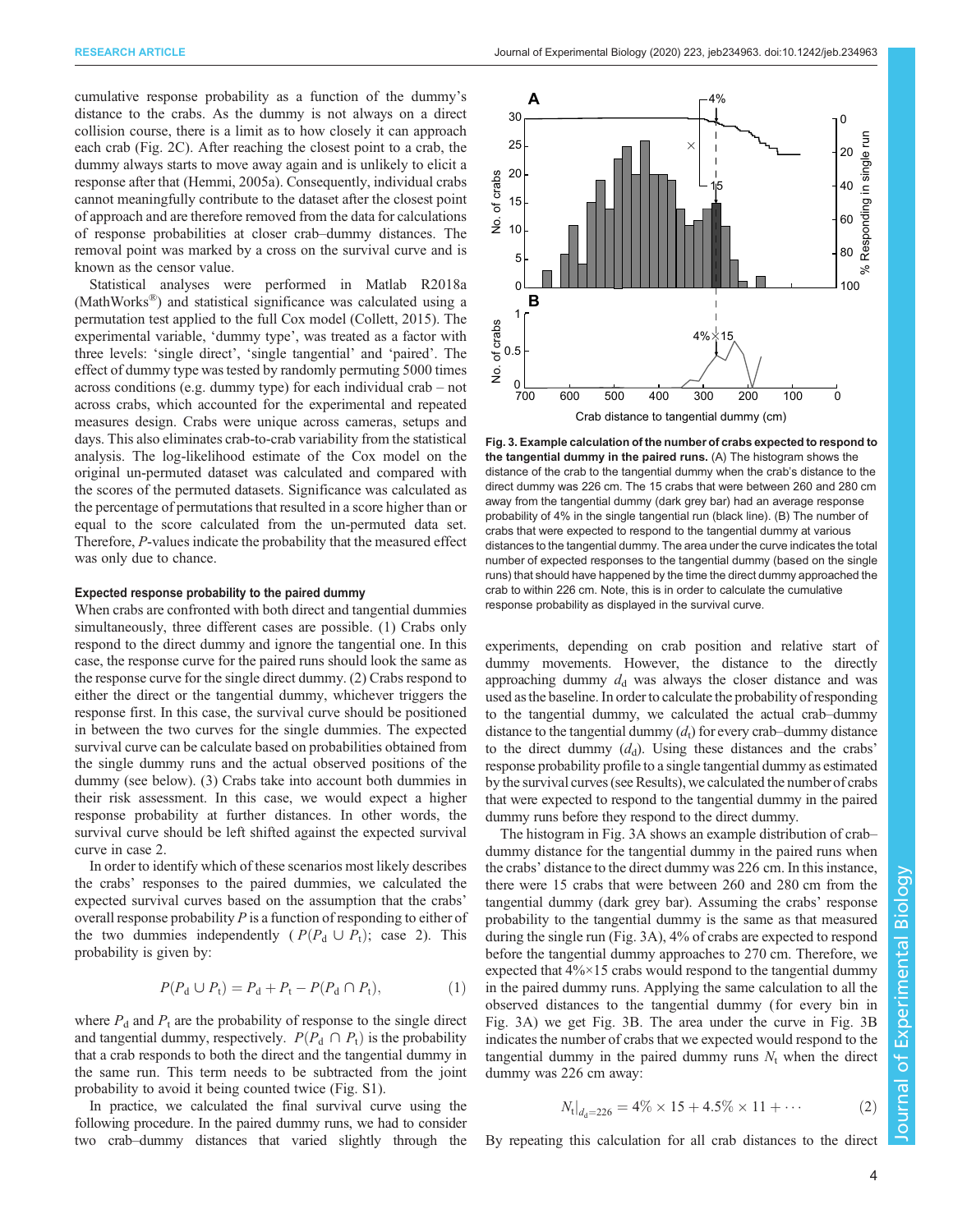<span id="page-4-0"></span>

Fig. 4. Run home response. (A) Fiddler crabs respond earlier to tangentially approaching dummies, compared with directly approaching or paired dummies. Lines show the response curves analysed in the context of a survival analysis using a Cox model. The response curves show the percentage of crabs that responded before the dummy reached a certain distance to the crab ( please note that the y-axis is reversed and lower points on the y-axis represent higher cumulative response probability). Crosses show censor points where a dummy reached its closest possible distance to the crab without eliciting a response and therefore could not contribute to the overall estimate of response probability at shorter crab–dummy distances ( please note that the censor points do not have a real y-value and they are only plotted on the relevant curve at the dummy's closest distance to the crab; see Materials and Methods). The crabs' responses to paired dummies are plotted against the distance between the crab and the closer of the two dummies. (B) The expected survival curve was calculated based on the response distances of the two dummies during the paired approach and response probabilities of the crabs to single dummies (see Materials and Methods for details). The black and grey dots above the graph indicate at which crab–dummy distances the difference between the paired dummy and the expected combined response is significant and non-significant, respectively. (C) The probability of response plotted against crab–dummy distance.

dummy (at 10 cm intervals) and knowing the number of crabs, we therefore can calculate the probability  $P_t$  of the crabs that were expected to have responded to the tangential dummy in the paired dummy runs. Crabs that responded to either the direct or tangential dummy were removed from the pool of potential respondents.

### Generalised linear mixed model

In addition to the survival analysis, which provides an integrated analysis of response probability and response timing, response probabilities were also analysed in the form of a generalised linear mixed model (GLMM) with logit as the link function (Matlab R2018a). The tested experiment types (single direct, single tangential and paired) were treated as categorical variables. We took into account individual variance between crabs by treating them as random factors. The final model was selected by sequentially fitting parameters and including only those parameters that reached significance at a 5% level when compared with the final model.

# RESULTS

Crabs that responded to the approaching dummy predators always ran home towards their burrows. At the entrance of the burrow, they often paused before retreating underground or resuming other activities. However, as fiddler crabs retreat underground only if the predator comes close, the tangential dummies evoked very few underground responses, limiting our analysis to the run home response. To test how two simultaneously approaching dummies affected the crabs' escape responses, we examined how the response timing and response probability varied between single and paired dummy approaches.

## Run home

When presented with only a single dummy, crabs clearly differentiated between the directly and tangentially approaching dummies (Fig. 4A,C, Table 1 permutation test: P=0.027, [Table 2](#page-5-0) GLMM:  $P<0.001$ ,  $n=78$  crabs,  $N=455$  crab-dummy interactions). The crabs responded more often to the direct dummy (Fig. 4A,C,  $n=72$  crabs,  $N=229$ ), but when they responded to the tangentially approaching dummy, they tended to respond earlier, indicated by a clear early dip in the survival curve (Fig.  $4A,C$ ,  $n=78$  crabs,  $N=226$ ).

The crabs' responses to paired dummies (Fig.  $4A, C, n=69$  crabs,  $N=227$ ) were not significantly different from those to the single, direct dummy (Table 1 permutation test:  $P=0.235$ , [Table 2](#page-5-0) GLMM:  $P=0.187$ ,  $n=76$  crabs,  $N=456$ ), but were significantly different to the single, tangentially approaching dummy (Table 1 permutation test:  $P=0.023$ , [Table 2](#page-5-0) GLMM:  $P<0.001$ ,  $n=76$  crabs,  $N=448$ ). In the case of the paired dummies, both Fig. 4 and our analysis used the distance of the closest dummy as a measure of escape distance. Given our experimental setup, this was always the 'direct' dummy.

## Table 1. Results of the permutation test applied to the full Cox model

| Comparison               | N(n)     | Model term             | P     |
|--------------------------|----------|------------------------|-------|
| Direct versus tangential | 455 (78) | <b>Experiment type</b> | 0.027 |
|                          |          | Crab-burrow distance   | 0.066 |
| Direct versus paired     | 456 (76) | <b>Experiment type</b> | 0.235 |
|                          |          | Crab-burrow distance   | 0.208 |
| Paired versus tangential | 448 (76) | <b>Experiment type</b> | 0.023 |
|                          |          | Crab-burrow distance   | 0.130 |
|                          |          |                        |       |

Permutations were restricted to within crab to account for the repeated measures per crab. N, crab-dummy interactions; n, crabs. Terms included in the final model are shown in bold.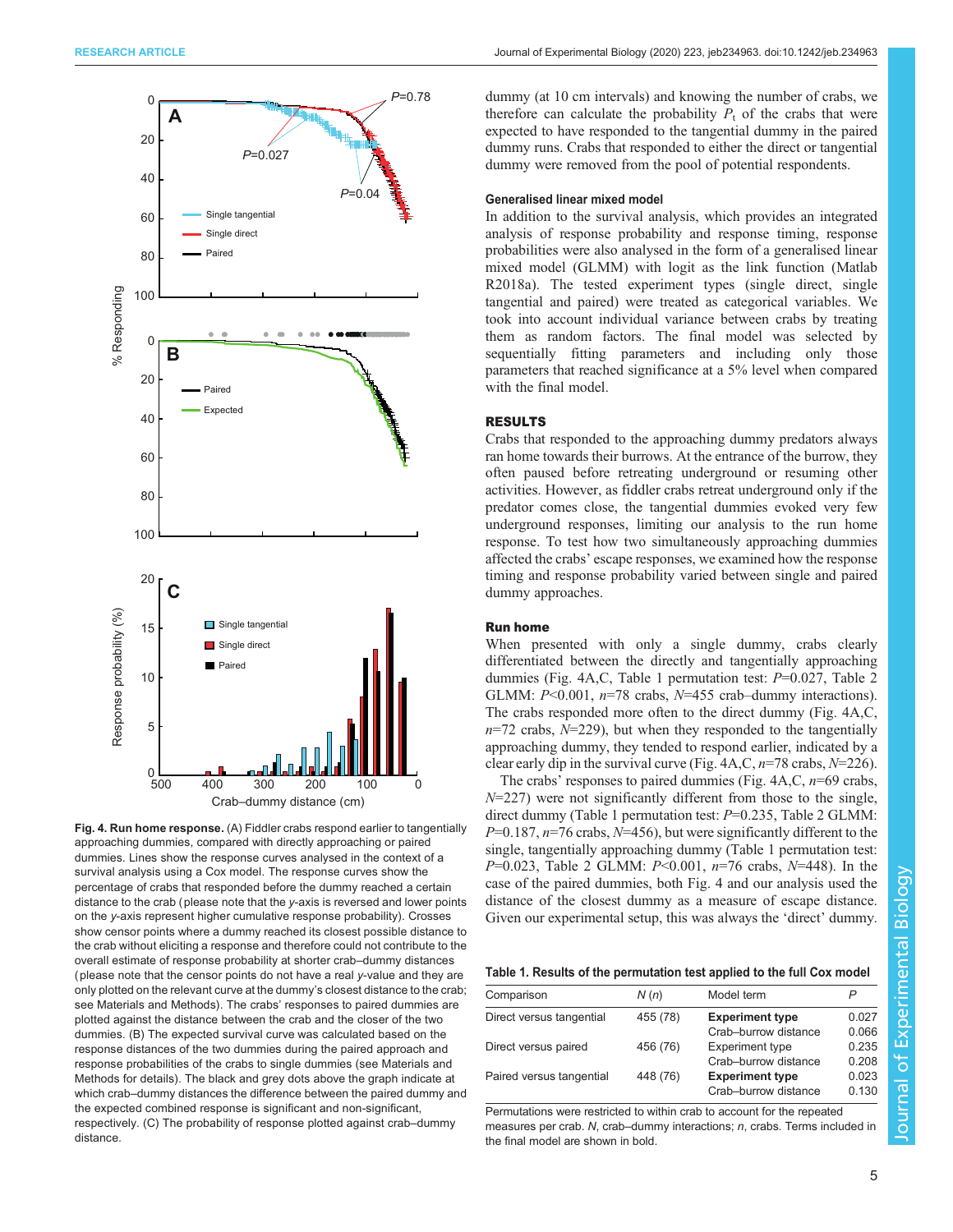| Comparison                           | N(n)                 | Fixed effects $(x_i)$  | Estimate        | d.f.  | logLik | P       |
|--------------------------------------|----------------------|------------------------|-----------------|-------|--------|---------|
| 455 (78)<br>Direct versus tangential |                      | Intercept              | $-1.474$        |       |        |         |
|                                      |                      | <b>Experiment type</b> | $1.23$ (direct) |       | 41.45  | < 0.001 |
|                                      |                      | Crab-burrow distance   |                 |       | 0.760  | 0.217   |
| 456 (76)<br>Direct versus paired     |                      | Intercept              | $-0.654$        |       |        |         |
|                                      |                      | <b>Experiment type</b> |                 |       | 0.870  | 0.187   |
|                                      | Crab-burrow distance | 0.005                  |                 | 2.240 | 0.0345 |         |
| 448 (76)<br>Paired versus tangential | Intercept            | $-0.929$               |                 |       |        |         |
|                                      |                      | <b>Experiment type</b> | $1.98$ (paired) |       | 45.43  | < 0.001 |
|                                      |                      | Crab-burrow distance   |                 |       | 1.16   | 0.128   |

<span id="page-5-0"></span>

| Table 2. Results of the generalized linear mixed model analyses for response probability (random model: crab identity) |  |  |  |
|------------------------------------------------------------------------------------------------------------------------|--|--|--|
|                                                                                                                        |  |  |  |

Terms included in the final model are shown in bold.

Our results suggest that the presence of a second, slightly more distant dummy did not influence the crabs' escape responses at all. This was surprising, because [Fig. 4A](#page-4-0),C clearly shows a significant number of early responses to a tangentially approaching dummy compared with a directly approaching one. Therefore, if the crabs were responding to both dummies, these early responses should have been visible in the response curve for the paired dummy, as an early downward deflection of the survival curve ([Fig. 4](#page-4-0)A).

One explanation for this result is that the tangential dummy during the paired treatment was still too far away when the crabs made their decision to respond to the direct dummy. To check whether this was the case, we calculated the expected survival curve [\(Fig. 4B](#page-4-0)) based on the crabs' actual distances to both of the dummies under the assumption that the crabs responded independently to the two dummies according to their response probabilities displayed in the single dummy runs [\(Fig. 4](#page-4-0)A; see Materials and Methods, 'Expected response probability to the paired dummy', for details). We compared this expected survival curve with the crabs' actually measured curves to paired dummies using Fisher's exact test at each crab–dummy distance [\(Fig. 4](#page-4-0)B; the black dots represent the statistical comparisons that were significant at the 5% level). This analysis therefore suggests that the response probabilities at crab–dummy distances between 167 and 103 cm were significantly lower than expected had the crabs been responding to the two dummies independently.

## Effect of track distance on run home responses

As highlighted by previous studies ([Hemmi, 2005a](#page-7-0); [Hemmi and](#page-7-0) [Pfeil, 2010; Hemmi and Tomsic, 2015](#page-7-0)), the distance of the crab to the dummy track (crab–track distance, [Fig. 2C](#page-2-0)), a measure of the directness of the dummy's approach, strongly influences response probability and timing. In our experiments, by definition, direct and tangential dummies had on average very different crab–track distances. This difference between direct and tangential was much stronger for crabs that were close to the direct dummy track (crab– track distance <38 cm; Fig. 5) as opposed to crabs that were further away (crab–track distance  $\geq$ 38 cm; Fig. 5).

The pattern of responses of the 'close' crabs, which showed a very strong difference between the direct and the tangential dummy (the crabs in the dark grey region of Fig. 5) to our three treatments was very similar to the pattern we saw in the overall results [\(Fig. 6A](#page-6-0), B versus [Fig. 4](#page-4-0)A,B; see also [Tables 1](#page-4-0) and 2 versus [Table 3](#page-6-0); [Table S1](https://jeb.biologists.org/lookup/doi/10.1242/jeb.234963.supplemental)). However, this was not the case for the crabs that were far from the direct track [\(Fig. 6C](#page-6-0)). The crabs that were far from the direct track (the crabs in the light grey region of Fig. 5) did not suppress their responses to the tangential dummy. Their responses to the single direct dummy were also significantly different from those to the tangentially approaching dummy ([Fig. 6](#page-6-0)C and [Table 4,](#page-6-0)  $P=0.011$ ,  $n=49$  crabs,  $N=196$ ; see [Table S2](https://jeb.biologists.org/lookup/doi/10.1242/jeb.234963.supplemental) for the results of GLMM

analysis). However, their response to the paired dummy (unlike the group of 'close' crabs) was between those to the single direct and single tangential dummy [\(Fig. 6](#page-6-0)C). The responses of the 'far' crabs to the paired dummy were not significantly different from those to either the single direct [\(Fig. 6](#page-6-0)C and [Table 4](#page-6-0),  $P=0.505$ ,  $n=47$  crabs,  $N=207$ ) or the tangential dummy [\(Fig. 6C](#page-6-0) and [Table 4](#page-6-0),  $P=0.274$ ,  $n=46$  crabs,  $N=202$ ). Similarly, when tested at each crab–dummy distance, there was no difference between the predicted and measured survival curves as indicated by Fisher's exact test [\(Fig. 6](#page-6-0)D).

## **DISCUSSION**

We examined escape responses of fiddler crabs when the crabs were faced with two simultaneously approaching predators under naturalistic conditions in the field. The aim was to find out how crabs integrate the information from two unequal but simultaneous threats in order to decide whether and when to escape.

The results from single dummy approaches showed that both tangentially and directly approaching dummies were visible to the crabs and elicited escape responses [\(Fig. 4\)](#page-4-0). The crabs responded earlier to the tangentially approaching dummy than to the directly approaching one. This is in agreement with several previous studies (e.g. [Hemmi, 2005a, Hemmi and Pfeil, 2010](#page-7-0)). We have previously argued that this is because stimuli that directly approach the crabs produce less retinal motion initially, but eventually become more threatening because they approach closer and therefore appear bigger [\(Hemmi, 2005a; Hemmi, 2005b; Hemmi](#page-7-0) [and Pfeil, 2010](#page-7-0)).

Surprisingly, however, we found that crabs that faced multiple predators simultaneously behaved as if they only faced the single, directly approaching predator and suppressed the normally earlier occurring response to the less threatening tangential one. This suggests that the crabs do not perceive, or do not respond to the increased risk of predation posed by two simultaneous predators. We found no indication that the crabs



Fig. 5. Direct dummy track distances. Schematic diagram of how the crabs were divided into 'close' and 'far' groups based on their distance to the direct track (please note that this is only for illustration purposes and does not show real scaled distances).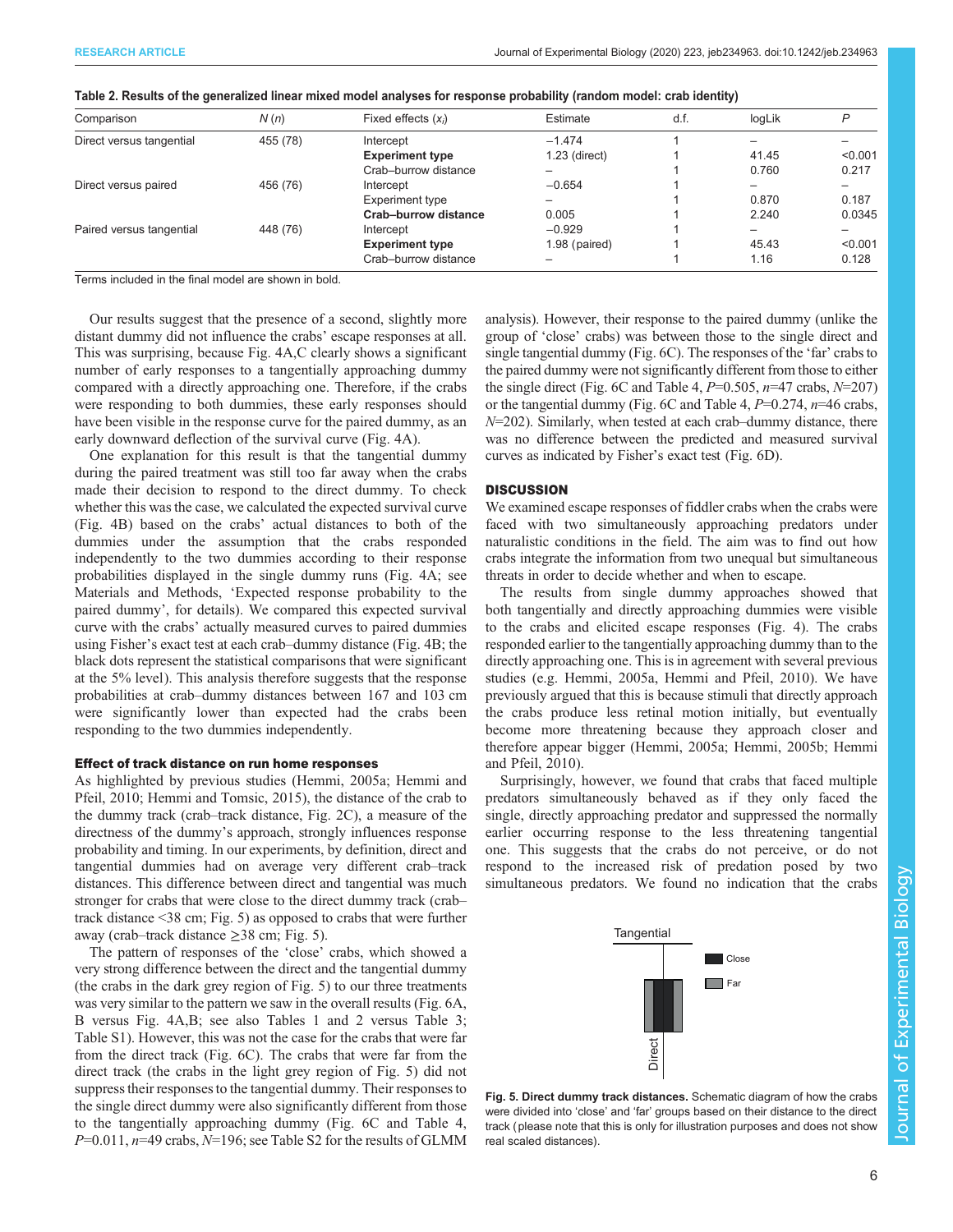<span id="page-6-0"></span>

Fig. 6. Response to different treatments and expected response. (A) Responses of the crabs that were close to the direct track to different treatments were similar to responses of all crabs observed in [Fig. 4](#page-4-0)A. (B) The calculated expected response to the paired dummy was significantly different from the actual response at crab–dummy distances between 170 and 100 cm. (C) Unlike the responses of the 'close' crabs to the paired dummy, those of the 'far' crabs were between the responses to the single direct and the single tangential dummies. (D) The calculated expected response to the paired dummies for the 'far' crabs provided a very close estimation of their actual response to the paired dummy. The black and grey dots above the graphs in B and D indicate at which crab–dummy distances the difference between the paired dummy and the expected response probability is significant and non-significant, respectively.

responded earlier or more often to two approaching dummies than to one [\(Fig. 4\)](#page-4-0). This suggests there is no summation of the risk posed by multiple events.

A more in-depth analysis of our results suggests that when one dummy is perceived as being significantly more dangerous than the other, rather than summing the risks posed by the two dummies, the combined response probability is actually even less than expected had the crabs responded independently to the two dummies. Our calculation of the expected escape response [\(Figs 4B](#page-4-0) and 6B) showed that the crabs suppressed the early responses to the tangential dummy [\(Fig. 4B](#page-4-0) at 167–103 cm distance) and only responded to the more dangerous, directly approaching dummy. This suggests that when the crabs are presented with two threatening stimuli with different threat levels, they identify and respond to the more dangerous stimulus and suppress the response to the less threatening one. Interestingly, this was only true for those crabs that saw a clear difference between the direct and indirect dummies (Fig. 6). Crabs that were farther from

Table 3. Results of the permutation test applied to the full Cox model for crabs that are close (<38 cm) to their direct dummy track

| Comparison               | N(n)     | Model term             | P     |
|--------------------------|----------|------------------------|-------|
| Direct versus tangential | 259(46)  | <b>Experiment type</b> | 0.008 |
|                          |          | Crab-burrow distance   | 0.254 |
| Direct versus paired     | 249 (45) | <b>Experiment type</b> | 0.184 |
|                          |          | Crab-burrow distance   | 0.654 |
| Paired versus tangential | 246 (46) | <b>Experiment type</b> | 0.006 |
|                          |          | Crab-burrow distance   | 0.465 |

Permutations were restricted to within crab to account for the repeated measures per crab. Terms included in the final model are shown in bold. the direct dummy track did not suppress their response to the tangential dummy and responded independently to the two dummies (Fig. 6C,D). This suggests that these crabs were not able to clearly distinguish between the two dummies or assign the two dummies to different risk groups.

Our results indicate that fiddler crabs are capable of selective attention, which is the ability to respond selectively to only one stimulus among multiple alternatives ([Treue, 2001; Yorzinski et al.,](#page-8-0) [2013; Wiederman and O](#page-8-0)'Carroll, 2013; [De Bivort and Van](#page-7-0) [Swinderen, 2016; Lancer et al., 2019](#page-7-0)). Selective attention has been observed in a range of animal groups, including humans and other primates [\(Treue, 2001](#page-8-0)), birds [\(Yorzinski et al., 2013](#page-8-0); [Sridharan et al., 2014](#page-8-0)) and insects [\(Pollack, 1988](#page-8-0); [Rossel, 1996](#page-8-0); [Nityananda and Pattrick, 2013; Wiederman and O](#page-8-0)'Carroll, 2013; [Paulk et al., 2014](#page-8-0); [De Bivort and Van Swinderen, 2016; Lancer](#page-7-0) [et al., 2019](#page-7-0)) across a diversity of tasks such as mating, feeding and predation [\(Nityananda, 2016\)](#page-8-0). A female cricket choosing between two male conspecifics ([Pollack, 1988\)](#page-8-0), a bee selecting among

| Table 4. Results of the permutation test applied to the full Cox model for |  |  |
|----------------------------------------------------------------------------|--|--|
| crabs that are far ( $\geq$ 38 cm) from their direct dummy track           |  |  |

| Comparison               | N(n)     | Model term                  | P     |
|--------------------------|----------|-----------------------------|-------|
| Direct versus tangential | 196 (49) | <b>Experiment type</b>      | 0.011 |
|                          |          | <b>Crab-burrow distance</b> | 0.026 |
| Direct versus paired     | 207 (47) | <b>Experiment type</b>      | 0.505 |
|                          |          | <b>Crab-burrow distance</b> | 0.029 |
| Paired versus tangential | 202 (46) | <b>Experiment type</b>      | 0.274 |
|                          |          | <b>Crab-burrow distance</b> | 0.031 |

Permutations were restricted to within crab to account for the repeated measures per crab. Terms included in the final model are shown in bold.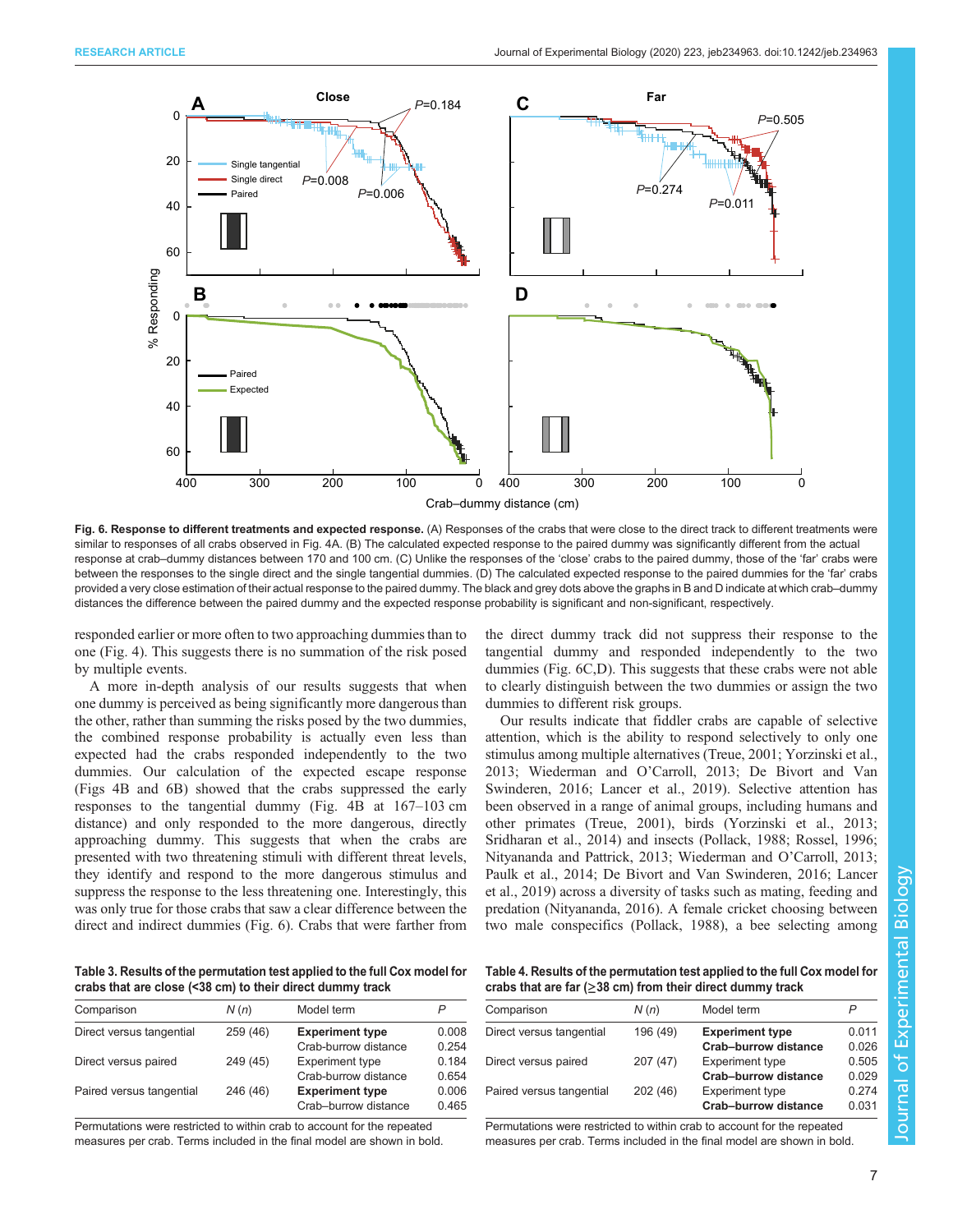<span id="page-7-0"></span>flowers [\(Nityananda and Pattrick, 2013\)](#page-8-0) or dragonflies hunting a swarm of prey [\(Wiederman and O](#page-8-0)'Carroll, 2013) all use a selective attention mechanism to tackle similar problems.

Attention is a limited resource and even the most sophisticated neuronal systems have limited capacity to attend to multiple stimuli at a time (Alvarez and Franconeri, 2007). Animals, therefore, use a variety of cues including timing, depth, shape, colour, orientation or direction of movement of the stimuli to efficiently and effectively guide their attention.

Saliency, the quality of standing out from alternatives, is one of the strongest cues for guiding attention (Koch and Ullman, 1987; [Li, 2002](#page-8-0); [Treue, 2003](#page-8-0); Lancer et al., 2019). Our results suggest that fiddler crabs probably use a saliency-based attention mechanism, such as 'winnertakes-all' [\(Riesenhuber and Poggio, 1999](#page-8-0); [Yuille and Geiger, 1998](#page-8-0); [Maass, 2000a; Maass, 2000b](#page-8-0)) in their escape responses. However, if selective attention is solely based on saliency, then the animal might be distracted too frequently. In fact, if winner-takes-all was indeed the underlying mechanism, we would have expected the crabs to first respond to the dummy approaching tangentially before switching their attention to the direct one. The fact that this was not the case suggests that the crabs are perhaps capable of identifying the most dangerous dummy predator at the earliest stages of approach. The only physical difference between the two approaching dummies, however, is their approach trajectories. How the crabs are able to determine the approach trajectories and which visual cues they use to do so are still unclear. We have previously argued that the crabs should find this task really difficult (Hemmi, 2005b) because of their low spatial resolving power (Land and Layne, 1995; [Zeil and Al-Mutairi, 1996](#page-8-0); [Smolka and](#page-8-0) [Hemmi, 2009;](#page-8-0) Bagheri et al., 2020) and inability to gain distance information for objects that move above the horizon (Collett and Harkness, 1982; [Zeil and Hemmi, 2006\)](#page-8-0). The current experiments suggest that, if the movements are different enough, the crabs are able to distinguish between directly and tangentially approaching dummies very early on, when the direct and tangential dummies' angular sizes are only  $1.15\pm0.33$  and  $0.78\pm0.10$  deg (mean $\pm$ s.d.), respectively. Further neuronal and behavioural experiments in more controlled experimental conditions will be required to identify how the crabs make this discrimination and what underlying mechanism guides selective attention in these animals.

#### Acknowledgements

We thank Jake Manger and Courtney Brown for their help in the field and Jennifer Kelley, Karen Osborn and Julian Partridge for helpful comments on an earlier draft of the manuscript. We also thank the two anonymous referees for their valuable comments and feedback which significantly improved this article.

#### Competing interests

The authors declare no competing or financial interests.

#### Author Contributions

Conceptualization: Z.M.B., J.M.H.; Methodology: Z.M.B., J.M.H.; Formal analysis: Z.M.B., J.M.H.; Investigation: Z.M.B., C.G.D.; Writing - original draft: Z.M.B.; Writing review & editing: Z.M.B., C.G.D., J.M.H.; Funding acquisition: J.M.H.

#### Funding

This research was supported under the Australian Research Council Discovery Projects funding scheme (project number DP160102658).

#### Supplementary information

Supplementary information available online at <https://jeb.biologists.org/lookup/doi/10.1242/jeb.234963.supplemental>

#### References

Alvarez, G. A. and Franconeri, S. L. [\(2007\). How many objects can you track?](https://doi.org/10.1167/7.13.14) [Evidence for a resource-limited attentive tracking mechanism.](https://doi.org/10.1167/7.13.14) J. Vis., 7, 14. [doi:10.1167/7.13.14](https://doi.org/10.1167/7.13.14)

- Amo, L., López, P. and Martín, J. (2004). Multiple predators and conflicting refuge use in the wall lizard, Podarcis muralis. In Annales Zoologici Fennici, pp. 671-679. Finnish Zoological and Botanical Publishing Board.
- [Bagheri, Z. M., Jessop, A. L., Kato, S., Partridge, J. C., Shaw, J., Ogawa, Y. and](https://doi.org/10.1242/jeb.210195) Hemmi, J. M. [\(2020\). A new method for mapping spatial resolution in compound](https://doi.org/10.1242/jeb.210195) [eyes suggests two visual streaks in fiddler crabs.](https://doi.org/10.1242/jeb.210195) J. Exp. Biol. 223, jeb210195. [doi:10.1242/jeb.210195](https://doi.org/10.1242/jeb.210195)
- Campbell, F. W. and Green, D. G. [\(1965\). Optical and retinal factors affecting visual](https://doi.org/10.1113/jphysiol.1965.sp007784) resolution. J. Physiol., 181[, 576-593. doi:10.1113/jphysiol.1965.sp007784](https://doi.org/10.1113/jphysiol.1965.sp007784)
- [Clinchy, M., Sheriff, M. J. and Zanette, L. Y.](https://doi.org/10.1111/1365-2435.12007) (2013). Predator–induced stress and the ecology of fear. Funct. Ecol., 27[, 56-65. doi:10.1111/1365-2435.12007](https://doi.org/10.1111/1365-2435.12007)
- Collett, D. (2015). Modelling survival data in medical research. Chapman and Hall/ CRC.
- Collett, T. S. and Harkness, L. I. K. (1982). Depth vision in animals. In Analysis of Visual Behaviour (ed. D. J. Ingle, M. A. Goodale and R. J. W. Mansfield), pp. 111-176. Cambridge, MA: MIT Press.
- Cooper, W. E., Pé[rez-Mellado, V. and Hawlena, D.](https://doi.org/10.1670/0022-1511(2007)41[197:NSAAPO]2.0.CO;2) (2007). Number, speeds, and [approach paths of predators affect escape behavior by the Balearic lizard,](https://doi.org/10.1670/0022-1511(2007)41[197:NSAAPO]2.0.CO;2) Podarcis lilfordi. J. Herpetol., 41[, 197-205. doi:10.1670/0022-1511\(2007\)41\[197:](https://doi.org/10.1670/0022-1511(2007)41[197:NSAAPO]2.0.CO;2) [NSAAPO\]2.0.CO;2](https://doi.org/10.1670/0022-1511(2007)41[197:NSAAPO]2.0.CO;2)
- Creel, S. and Christianson, D. [\(2008\). Relationships between direct predation and](https://doi.org/10.1016/j.tree.2007.12.004) risk effects. Trends Ecol. Evol., 23[, 194-201. doi:10.1016/j.tree.2007.12.004](https://doi.org/10.1016/j.tree.2007.12.004)
- De Bivort, B. L. and Van Swinderen, B. [\(2016\). Evidence for selective attention in](https://doi.org/10.1016/j.cois.2016.02.007) the insect brain. Curr. Opin. Insect Sci., 15[, 9-15. doi:10.1016/j.cois.2016.02.007](https://doi.org/10.1016/j.cois.2016.02.007)
- Dill, L. M. and Fraser, A. H. [\(1997\). The worm re-turns: hiding behavior of a tube](https://doi.org/10.1093/beheco/8.2.186)[dwelling marine polychaete,](https://doi.org/10.1093/beheco/8.2.186) Serpula vermicularis. Behav. Ecol., 8, 186-193. [doi:10.1093/beheco/8.2.186](https://doi.org/10.1093/beheco/8.2.186)
- Ens, B. J., Klaassen, M. and Zwarts, L. [\(1993\). Flocking and feeding in the fiddler](https://doi.org/10.1016/0077-7579(93)90060-6) crab (Uca tangeri[\): prey availability as risk-taking behaviour.](https://doi.org/10.1016/0077-7579(93)90060-6) Netherlands Journal of Sea Research, 31[, 477-494. doi:10.1016/0077-7579\(93\)90060-6](https://doi.org/10.1016/0077-7579(93)90060-6)
- [Ferrari, M. C., Wisenden, B. D. and Chivers, D. P.](https://doi.org/10.1139/Z10-029) (2010). Chemical ecology of predator–[prey interactions in aquatic ecosystems: a review and prospectus.](https://doi.org/10.1139/Z10-029) Can. J. Zool., 88[, 698-724. doi:10.1139/Z10-029](https://doi.org/10.1139/Z10-029)
- Geist, C., Liao, J., Libby, S. and Blumstein, D. T. (2005). Does intruder group size and orientation affect flight initiation distance in birds?. Anim. Biodivers. Conserv., 28, 69-73.
- Gursky-Doyen, S. and Nekaris, K. A. I. (eds.) (2007). Primate Anti-Predator Strategies. Springer Science and Business Media.
- Hemmi, J. M. [\(2005a\). Predator avoidance in fiddler crabs: 1. Escape decisions in](https://doi.org/10.1016/j.anbehav.2004.06.018) [relation to the risk of predation.](https://doi.org/10.1016/j.anbehav.2004.06.018) Anim. Behav., 69, 603-614. doi:10.1016/j. [anbehav.2004.06.018](https://doi.org/10.1016/j.anbehav.2004.06.018)
- Hemmi, J. M. [\(2005b\). Predator avoidance in fiddler crabs: 2. The visual cues.](https://doi.org/10.1016/j.anbehav.2004.06.019) Anim. Behav., 69[, 615-625. doi:10.1016/j.anbehav.2004.06.019](https://doi.org/10.1016/j.anbehav.2004.06.019)
- Hemmi, J. M. and Pfeil, A. [\(2010\). A multi-stage anti-predator response increases](https://doi.org/10.1242/jeb.039925) information on predation risk. J. Exp. Biol., 213[, 1484-1489. doi:10.1242/jeb.](https://doi.org/10.1242/jeb.039925) [039925](https://doi.org/10.1242/jeb.039925)
- Hemmi, J. M. and Tomsic, D. [\(2015\). Differences in the escape response of a](https://doi.org/10.1242/jeb.129072) [grapsid crab in the field and in the laboratory.](https://doi.org/10.1242/jeb.129072) J. Exp. Biol., 218, 3499-3507. doi:10. [1242/jeb.129072](https://doi.org/10.1242/jeb.129072)
- Hugie, D. M. [\(2004\). A waiting game between the black-bellied plover and its fiddler](http://dx.doi.org/10.1016/j.anbehav.2003.03.023) crab prey. Anim. Behav. 67[, 823-831. doi:10.1016/j.anbehav.2003.03.023](http://dx.doi.org/10.1016/j.anbehav.2003.03.023)
- [Humphreys, R. K. and Ruxton, G. D.](https://doi.org/10.1007/s00265-017-2436-8) (2018). A review of thanatosis (death [feigning\) as an anti-predator behaviour.](https://doi.org/10.1007/s00265-017-2436-8) Behav. Ecol. Sociobiol., 72, 22. doi:10. [1007/s00265-017-2436-8](https://doi.org/10.1007/s00265-017-2436-8)
- Iribarne, O. O. and Martinez, M. M. [\(1999\). Predation on the southwestern Atlantic](https://doi.org/10.2307/1352926) fiddler crab (Uca uruguayensis[\) by migratory shorebirds \(](https://doi.org/10.2307/1352926)Pluvialis dominica, P. squatarola, Arenaria interpres, and [Numenius phaeopus](https://doi.org/10.2307/1352926)). Estuaries, 22, 47-54. [doi:10.2307/1352926](https://doi.org/10.2307/1352926)
- [Jennions, M.D., Backwell, P.R., Murai, M. and Christy, J. H.](https://doi.org/10.2307/1352926) (2003). Hiding [behaviour in fiddler crabs: how long should prey hide in response to a potential](https://doi.org/10.2307/1352926) predator?. Anim. Behav. 66[, 251-257. doi:10.2307/1352926](https://doi.org/10.2307/1352926)
- Koch, C. and Ullman, S. (1987). Shifts in selective visual attention: towards the underlying neural circuitry. In Matters of intelligence, pp. 115-141. Dordrecht: Springer.
- Kramer, D. L. and Bonenfant, M. [\(1997\). Direction of predator approach and the](https://doi.org/10.1006/anbe.1996.0360) decision to flee to a refuge. Anim. Behav., 54[, 289-295. doi:10.1006/anbe.1996.](https://doi.org/10.1006/anbe.1996.0360) [0360](https://doi.org/10.1006/anbe.1996.0360)
- [Lancer, B. H., Evans, B. J., Fabian, J. M., O](https://doi.org/10.1523/JNEUROSCI.1431-19.2019)'Carroll, D. C. and Wiederman, S. D. [\(2019\). A Target-Detecting Visual Neuron in the Dragonfly Locks on to Selectively](https://doi.org/10.1523/JNEUROSCI.1431-19.2019) Attended Targets. J. Neurosci., 39[, 8497-8509. doi:10.1523/JNEUROSCI.1431-](https://doi.org/10.1523/JNEUROSCI.1431-19.2019) [19.2019](https://doi.org/10.1523/JNEUROSCI.1431-19.2019)
- Land, M. F. and Layne, J. E. [\(1995\). The visual control of behaviour in fiddler](https://doi.org/10.1007/BF00243400) [crabs. I. Resolution, thresholds and the role of the horizon.](https://doi.org/10.1007/BF00243400) J. Comp. Physiol. A, 177[, 81-90. doi:10.1007/BF00243400](https://doi.org/10.1007/BF00243400)
- Layne, J. E. (1998). Retinal location is the key to identifying predators in fiddler crabs (Uca pugilator). J. Exp. Biol., 201, 2253-2261.
- Layne, J., Land, M. and Zeil, J. [\(1997\). Fiddler crabs use the visual horizon to](https://doi.org/10.1017/S0025315400033774) [distinguish predators from conspecifics: a review of the evidence.](https://doi.org/10.1017/S0025315400033774) J. Mar. Biol. Assoc. U. K., 77[, 43-54. doi:10.1017/S0025315400033774](https://doi.org/10.1017/S0025315400033774)